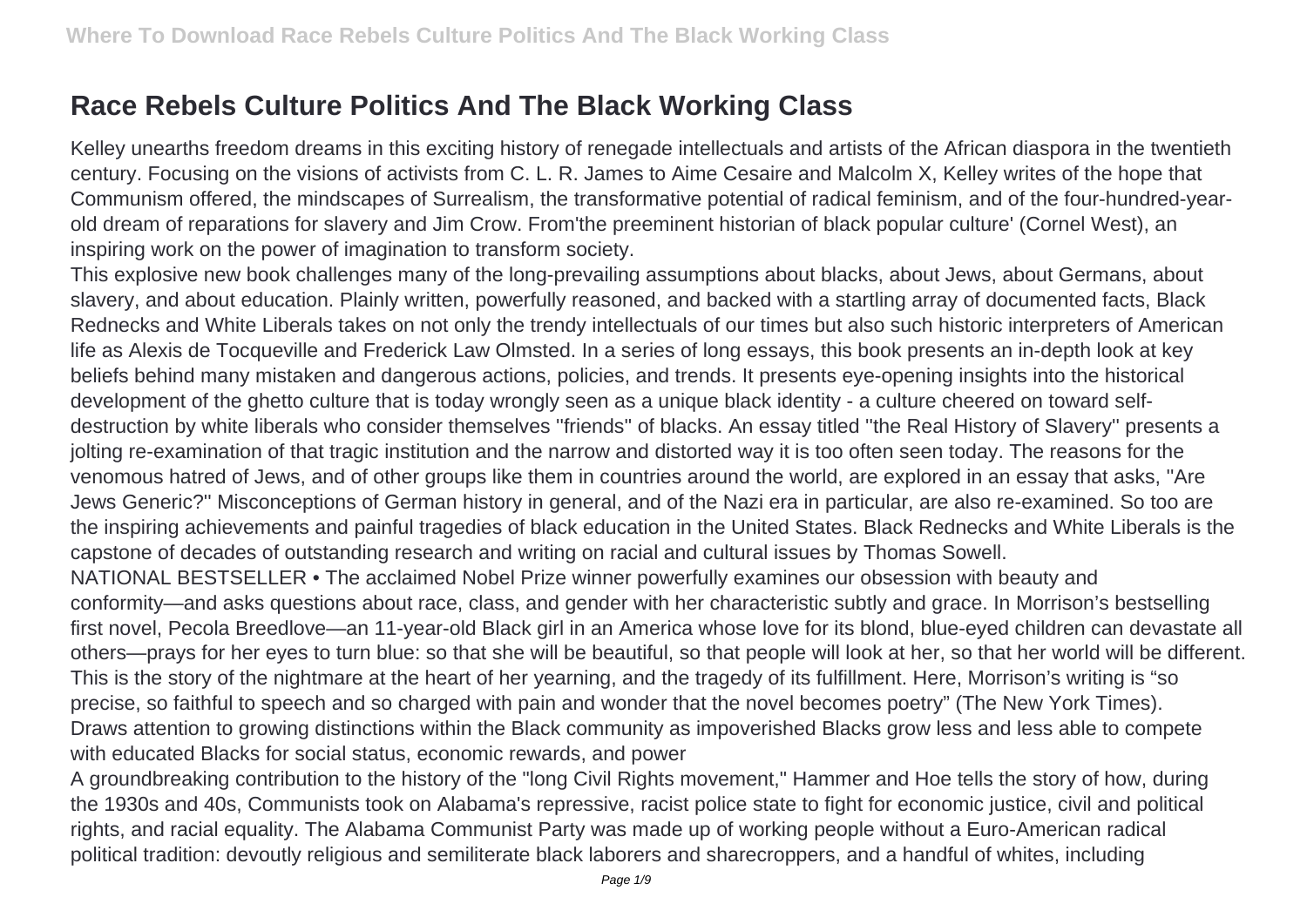unemployed industrial workers, housewives, youth, and renegade liberals. In this book, Robin D. G. Kelley reveals how the experiences and identities of these people from Alabama's farms, factories, mines, kitchens, and city streets shaped the Party's tactics and unique political culture. The result was a remarkably resilient movement forged in a racist world that had little tolerance for radicals. After discussing the book's origins and impact in a new preface written for this twenty-fifth-anniversary edition, Kelley reflects on what a militantly antiracist, radical movement in the heart of Dixie might teach contemporary social movements confronting rampant inequality, police violence, mass incarceration, and neoliberalism.

Robin D. G. Kelley is professor of history and Africana studies at New York University and author of Hammer and Hoe: Alabama Communists During the Great Depression (1990).

The historians of the late 1960s have emphasised the work of a small group of white college activists and the Black Panthers, activists who courageously took to the streets to protest the war in Vietnam and continuing racial inequality. Poor and workingclass whites have tended to be painted as spectators, reactionaries and even racists. Tracy and Amy Sonnie have been interviewing activists from the 1960s for nearly 10 years and here reject this narrative, showing how working-class whites, inspired by the Civil Rights Movement, fought inequality in the 1960s.

This book is more than an overview of race. While it includes haplographic studies and ancestry tracing, there is still a lot that is unknown about who we are as a HUMAN race. The story begins with the first people who lived with dinosaurs and the massive mutations occurring 5 thousand and 10 thousand years ago. Why these happened are important when tracing our ancestry. This study does not cover the near term expansion and massive mixing of races. What it does is look for beginnings and endings. Both suggest mutation, separation, migration, and adaptation in a world that is just a changing as race.

I grew up in Boston, Mass and relocated to AL in 2005. Writing is part of my life. Writing helps to ease my spirit. I am a proud mother of two. I am best known for caring for and helping children in my community. I am the founder of Helping Hands Children's Center, a non-profit organization in Birmingham, AL. This organization has allowed me to see the down side of our communities and to analyze the impact it has on families. Through this organization I am able to have a positive impact on our future generations. My Thoughts and My Views of our past and present connection to the CREATOR is a Message concerning Nation understanding Nation.

"This significant contribution to German history pioneers a conceptually sophisticated approach to German-German relations. Poiger has much to say about the construction of both gender norms and masculine and feminine identities, and she has valuable insights into the role that notions of race played in defining and reformulating those identities and prescriptive behaviors in the German context. The book will become a 'must read' for German historians."—Heide Fehrenbach, author of Cinema in Democratizing Germany "Poiger breaks new ground in this history of the postwar Germanies. The book will serve as a model for all future studies of comparative German-German history."—Robert G.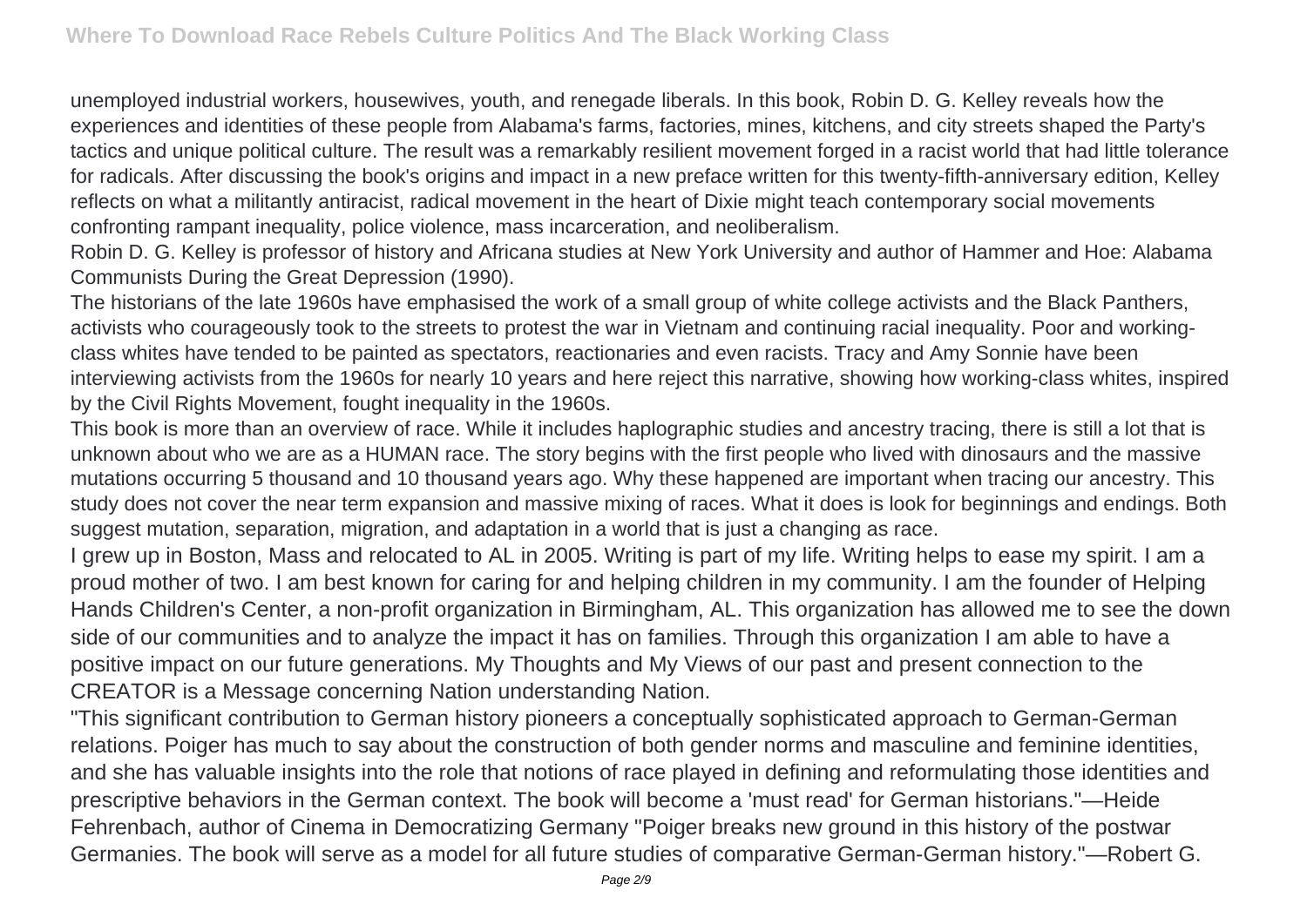Moeller, author of Protecting Motherhood "Jazz, Rock, and Rebels exemplifies the exciting work currently emerging out of transnational analyses. [A] well-written and well-argued study."—Priscilla Wald, author of Constituting Americans America's racial odyssey is the subject of this remarkable work of historical imagination. Matthew Frye Jacobson argues that race resides not in nature but in the contingencies of politics and culture. In ever-changing racial categories we glimpse the competing theories of history and collective destiny by which power has been organized and contested in the United States. Capturing the excitement of the new field of "whiteness studies" and linking it to traditional historical inquiry, Jacobson shows that in this nation of immigrants "race" has been at the core of civic assimilation: ethnic minorities, in becoming American, were re-racialized to become Caucasian.

This is a print on demand edition of a hard to find publication. Contents: (1) Recent Developments: Parliamentary Elections 2009; Lebanon and Israel; Cluster-Bomb Coordinates; Arrests of Alleged Israeli Intelligence Agents; Hariri Tribunal; (2) U.S. Policy Toward Lebanon; (3) Political Profile: Demography; Civil War, Occupation, and Taif Reform; Syrian and Israeli Incursions; Taif Agreement; Syrian Withdrawal and Parliamentary Elections of 2005; U.N. Resolutions and the Tribunal; Sectarianism and Stability; Political Stalemate; Renewed Sectarian Violence; Doha Agreement; Unity Gov¿t.; (4) Current Issues in U.S.-Lebanon Relations: Confronting Hezbollah; Hezbollah¿s Al Manar TV; Lebanon-Syria Relations; The Shib¿a Farms; Extremist Groups in Lebanon; The Lebanese Armed Forces; (5) U.S. Assistance. Drawing extensively on black newspapers and commentary of the period, Karen Sotiropoulos shows how black performers and composers participated in a politically charged debate about the role of the expressive arts in the struggle for equality. Despite the racial violence, disenfranchisement, and the segregation of virtually all public space, they used America's new businesses of popular entertainment as vehicles for their own creativity and as spheres for political engagement.

A professor of history and African-American studies examines the day-to-day examples of resistance against discrimination, noting how slowdowns, migrations, and sabotage have been symptoms of a subculture that is often misinterpreted by racists.

This collection of original essays brilliantly interrogates the often ambivalent place of Africa in the imaginations, cultures and politics of its "New World" descendants. Combining literary analysis, history, biography, cultural studies, critical theory and politics, Imagining Home offers a fresh and creative approach to the history of Pan-Africanism and diasporic movements. A critical part of the book's overall project is an examination of the legal, educational and political institutions and structures of domination over Africa and the African diaspora. Class and gender are placed at center stage alongside race in the exploration of how the discourses and practices of Pan-Africanism have been shaped. Other issues raised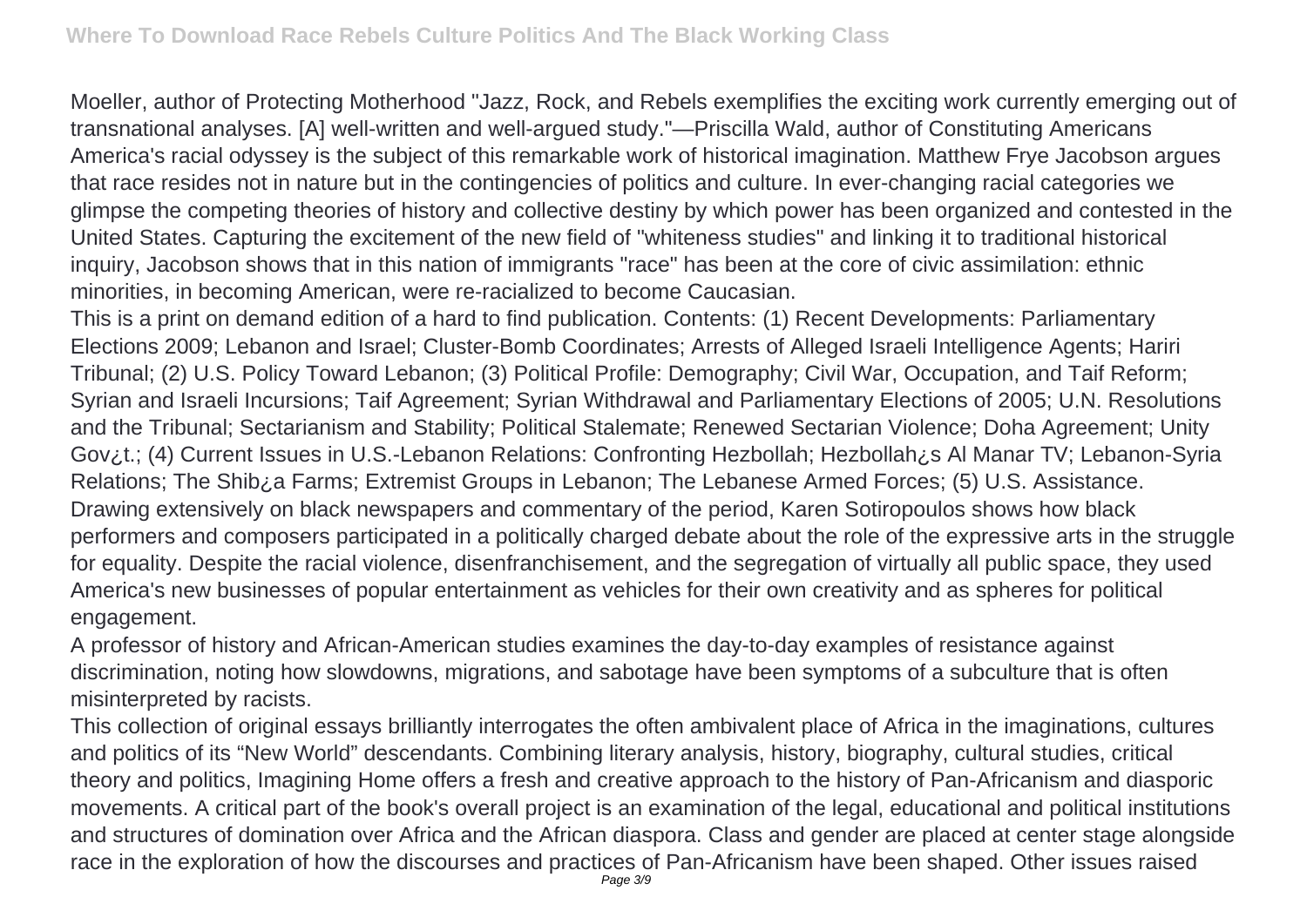include the myriad ways in which grassroots religious and cultural movements informed Pan-Africanist political organizations; the role of African, African-American and Caribbean intellectuals in the formation of Pan-African thought—including W.E.B. DuBois, C.L.R. James and Adelaide Casely Hayford; the historical, ideological and institutional connections between African-Americans and South Africans; and the problems and prospects of Pan-Africanism as an emancipatory strategy for black people throughout the Atlantic.

"With the incredible popularity of Michael Moore's books and movies, and the continuing success of anti-consumer critiques like ADBUSTERS and Naomi Klien's NO LOGO, it is hard to ignore the growing tide of resistance to the corporate-dominated world. But do these vocal opponents of the status quo offer us a real political alternative?" "In this work of cultural criticism, Joseph Heath and Andrew Potter shatter the central myth of radical political, economic and cultural thinking. The idea of a counterculture, a world outside the consumer-dominated one that encompasses us, pervades everything from the anti-globalization movement to feminism and environmentalism. And the idea that mocking the system, or trying to 'jam' it so it will collapse, they argue, is not only counterproductive but has helped to create the very consumer society that radicals oppose." "In a blend of pop culture, history and philosophical analysis, Heath and Potter offer a startling, clear picture of what a concern for social justice might look like without the confusion of the counterculture obsession with being different."--Book jacket.

Historians have devoted surprisingly little attention to African American urban history ofthe postwar period, especially compared with earlier decades. Correcting this imbalance, African American Urban History since World War II features an exciting mix of seasoned scholars and fresh new voices whose combined efforts provide the first comprehensive assessment of this important subject. The first of this volume's five groundbreaking sections focuses on black migration and Latino immigration, examining tensions and alliances that emerged between African Americans and other groups. Exploring the challenges of residential segregation and deindustrialization, later sections tackle such topics as the real estate industry's discriminatory practices, the movement of middle-class blacks to the suburbs, and the influence of black urban activists on national employment and social welfare policies. Another group of contributors examines these themes through the lens of gender, chronicling deindustrialization's disproportionate impact on women and women's leading roles in movements for social change. Concluding with a set of essays on black culture and consumption, this volume fully realizes its goal of linking local transformations with the national and global processes that affect urban class and race relations.

Rock music has been the principal outlet of youth rebellion for more than half a century, and though rock rebels have been idolized and profiled extensively, their humor has not been at the center of attention. In Rebels Wit Attitude, music writer Iain Ellis throws a spotlight on the history of humor in rock music, and its use as a weapon of anti-establishment rebellion. The performers who are the subjects of Ellis' study are not merely musicians or comedians—they are artists whose works exude defiance and resistance.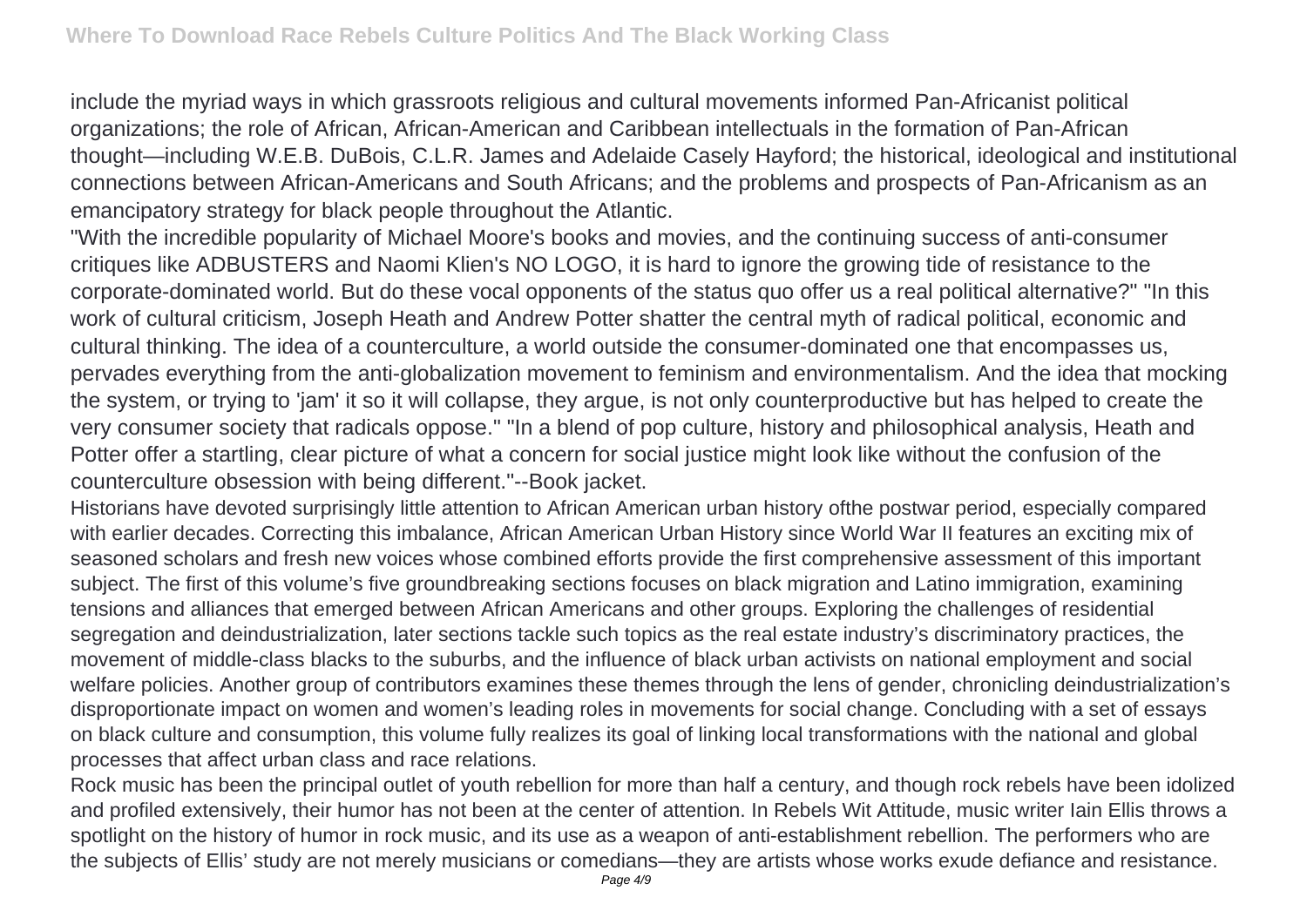Discussing the work of iconic figures as diverse as Chuck Berry, Bob Dylan, Lou Reed, the Beastie Boys, and Madonna, Ellis reveals how issues of politics, ethics, race, and gender, among others, have energized their expressions of rock (and) humor. Rebels Wit Attitude is an entertaining look at some of the greatest rebels in American rock culture and a fascinating history of humor and dissent.

Marshaling evidence from a wide array of international sources, including the black presses of the time, Penny M. Von Eschen offers a vivid portrayal of the African diaspora in its international heyday, from the 1945 Manchester Pan-African Congress to early cooperation with the United Nations. Tracing the relationship between transformations in anti-colonial politics and the history of the United States during its emergence as the dominant world power, she challenges bipolar Cold War paradigms. She documents the efforts of African-American political leaders, intellectuals, and journalists who forcefully promoted anti-colonial politics and critiqued U.S. foreign policy. The eclipse of anti-colonial politics—which Von Eschen traces through African-American responses to the early Cold War, U.S. government prosecution of black American anti-colonial activists, and State Department initiatives in Africa—marked a change in the very meaning of race and racism in America from historical and international issues to psychological and domestic ones. She concludes that the collision of anti-colonialism with Cold War liberalism illuminates conflicts central to the reshaping of America; the definition of political, economic, and civil rights; and the question of who, in America and across the globe, is to have access to these rights.

This collection of essays examines the lives and thoughts of three interrelated Southern groups - enslaved rebels, conservative white reformers, and white revolutionaries -presenting a clear and cogent understanding of race, reform, and conservatism in early American history.

"By examining everyday life in Venezuela's post-colonial period, Reuben Zahler provides a broad perspective on conditions throughout the Americas and the tension between traditional norms and new liberal standards during Venezuela's transformation from aSpanish colony to a modern republic"--

America is currently undergoing a massive political and cultural change. While many of our societal changes have been positive, there are just as many negative pathways that we are pursuing, and these paths are threatening the very core values of the United States. From the perspective of a young, rural Northern Michigan resident, I highlight the most major cultural shifts that our nation is facing, and what the consequences are and more importantly, what can be done to either alleviate or reverse these dangerous changes. I began writing this book when I was sixteen years old and finished when I was eighteen. Even up here in the secluded north, I've experienced some of these changes first-hand, and how they effect the local community. From an increasing overdependence on technology to the resurgence of racism that cloaks itself as 'equality' and 'tolerance' to the silencing of free speech and free thought; these ideologies are extremely hazardous to the sanctity of our nation. Our culture is vigorously attempting to copy the cultures of the very same countries that we have fought with blood and sweat to be different from them. We have always prided ourselves as being unique and different, and it has worked quite well for us. Why should we abandon that identity now,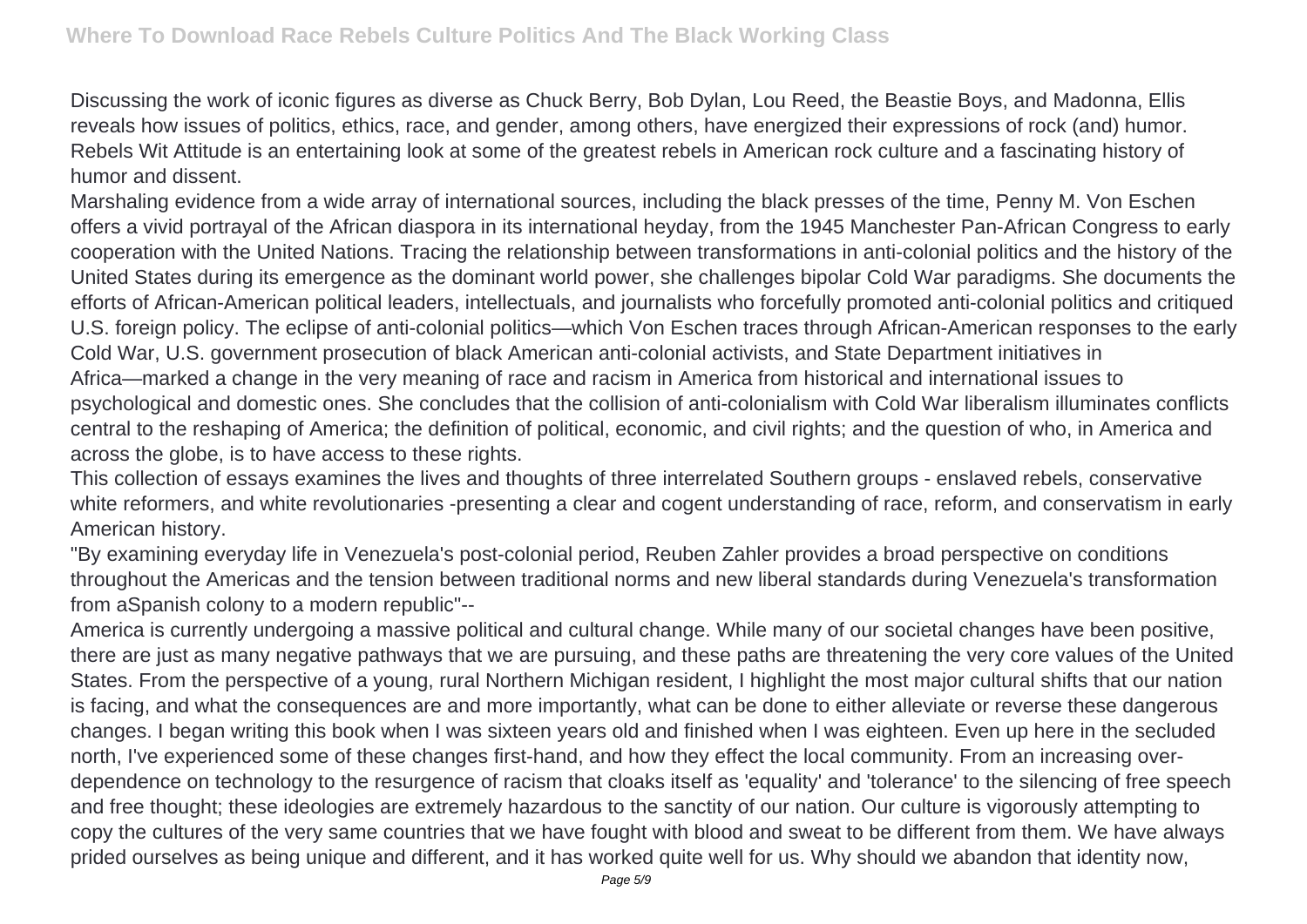even as we sit as the world's economic, militaristic, and influential superpower? This book summarizes all of these key questions and more. So if you're interested at all about the future of this nation and are cautious about the changes in our culture, then this book is perfect for you.

All too often an incident or accident, such as the eruption in Crown Heights with its legacy of bitterness and recrimination, thrusts Black-Jewish relations into the news. A volley of discussion follows, but little in the way of progress or enlightenment results--and this is how things will remain until we radically revise the way we think about the complex interactions between African Americans and Jews. A Right to Sing the Blues offers just such a revision. Black-Jewish relations, Jeffrey Melnick argues, has mostly been a way for American Jews to talk about their ambivalent racial status, a narrative collectively constructed at critical moments, when particular conflicts demand an explanation. Remarkably flexible, this narrative can organize diffuse materials into a coherent story that has a powerful hold on our imagination. Melnick elaborates this idea through an in-depth look at Jewish songwriters, composers, and perfomers who made Black music in the first few decades of this century. He shows how Jews such as George Gershwin, Irving Berlin, Al Jolson, and others were able to portray their natural affinity for producing Black music as a product of their Jewishness while simultaneously depicting Jewishness as a stable white identity. Melnick also contends that this cultural activity competed directly with Harlem Renaissance attempts to define Blackness. Moving beyond the narrow focus of advocacy group politics, this book complicates and enriches our understanding of the cultural terrain shared by African Americans and Jews. Offers a comprehensive study of labor movements worldwide, looking at both sides of the picket lines, and assesses corporate strategies of downsizing and compelling workers to do more work for less pay

Rainbow at Midnight details the origins and evolution of working-class strategies for independence during and after World War II. Arguing that the 1940s may well have been the most revolutionary decade in U.S. history, George Lipsitz combines popular culture, politics, economics, and history to show how war mobilization transformed the working class and how that transformation brought issues of race, gender, and democracy to the forefront of American political culture. This book is a substantially revised and expanded work developed from the author's heralded 1981 Class and Culture in Cold War America.

Ultimately, the book provides a deeper view of 1950s America, not simply as the black-and-white precursor to the Technicolor flamboyance of the sixties but as a rich period of artistic expression and identity formation that blended cultural production and politics.

In this vibrant, thought-provoking book, Kelley, "the preeminant historian of black popular culture writing today" (Cornel West) shows how the multicolored urban working class is the solution to the ills of American cities. He undermines widespread misunderstandings of black culture and shows how they have contributed to the failure of social policy to save our cities. From the Trade Paperback edition.

When something goes from bad to worse, we say it "fell out of the frying pan and into the fire." This timeless phrases succinctly captures what has happened to the majority of African Americans since the 1970s. The civil rights movement of the 1960s brought about remarkable gains for most black people, and by 1970 African Americans were beginning to be key figures in national politics and in corporate board rooms. The black middle class was decidedly growing, and thus a handful of African Americans escaped the frying pan altogether. But after 1970, heavy industry began to disappear as American companies looked to foreign lands for cheaper manufacturing. Millions of jobs were lost. The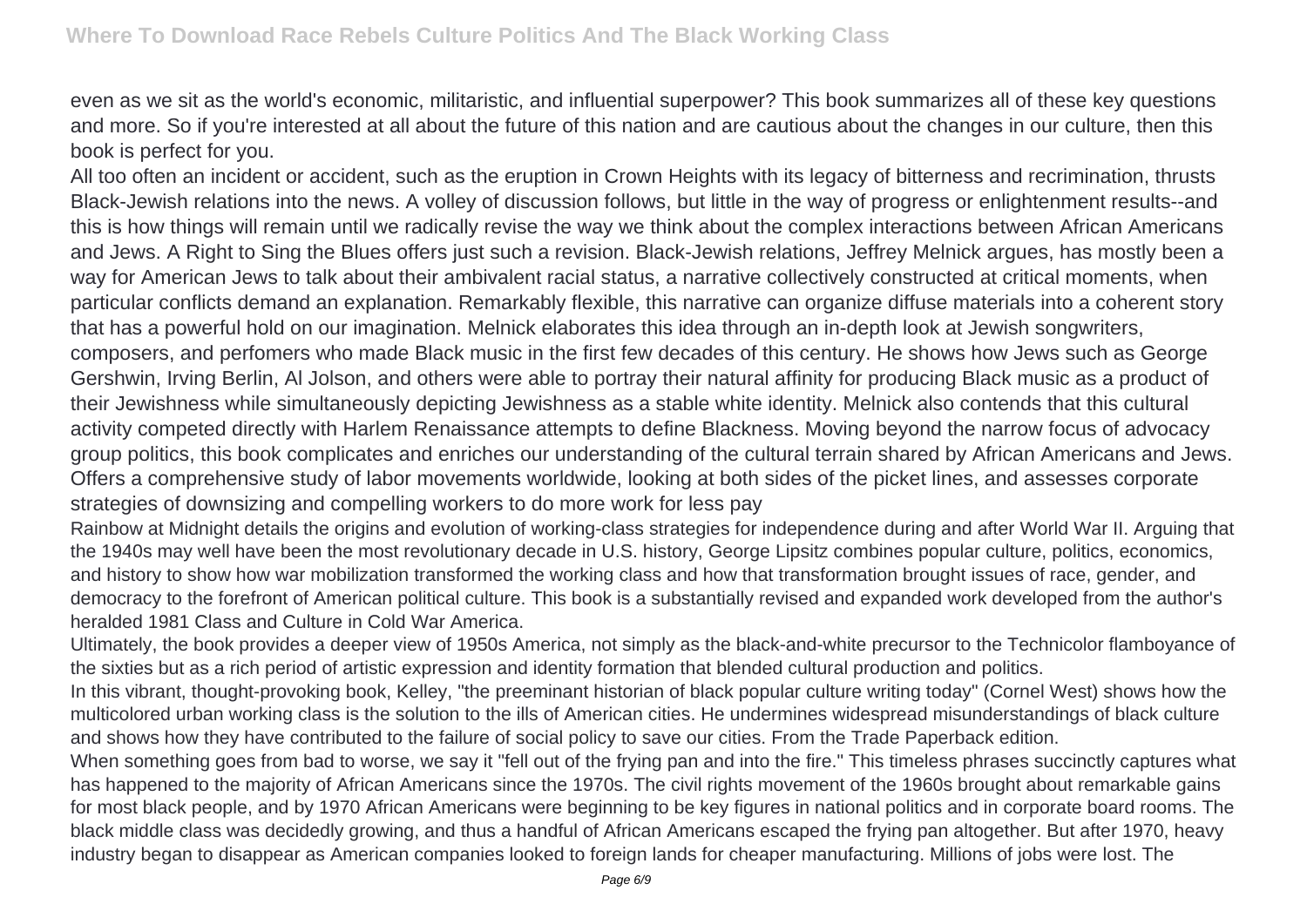number of black poor began to grow dramatically, city services declined, federal spending on cities dried up, affirmative action programs were dismantled, blatant acts of racism began to rise again, and the United States entered a deep economic recession. But this decline is only part of the story. Since 1970, the black community has resisted oppression, struggled for power, dealt with internal tensions and conflicts, and profoundly shaped American culture. This book explores a range of issues that the African American community faces in the late 20th century: the rebirth of black nationalism, the emergence of a new black conservative movement, the challenge of black feminism, the impact of Caribbean immigration, the rise of rap music and hip-hop culture. It looks at the impact on African American life of such diverse personalities as Roy Innis, Toni Morrison, Anita Hill, Jimi Hendrix, Louis Farrakhan, Angela Davis, Spike Lee, Barbara Jordan, Shirley Chisholm, and Jesse Jackson, among others. Into the Fire will challenge and be challenged by readers of all ages, and calls on our young people to exercise their power to determine the outcome of chapters yet to be written in the history of African Americans. An analysis of the evolution of the overlapping histories of human rights and development, and an exploration of the alternatives, through the lens of indigenous and other southern theories and epistemologies.

Development Arrested is a major reinterpretation of the two-centuries-old conflict between the African Americans and planters in the Mississippi Delta. In a definitive study of the history and social structures of the plantation system, Clyde Woods examines both planter domination of politics and economy in the region and the continuing resistance of the African American working class to the system's depredations. "Development Arrested" traces the decline and resurrection of plantation ideology in national public policy discourse from Thopmas Jefferson to Bill Clinton. Woods documents the unceasing attacks on the gains of the Civil Rights Movement and how, despite having suffered countless defeats at the hands of the planet regime, African Americans in the Delta have continued to push forward their agenda for social, economic, and cultural justice. He ecamines the role of the Blues in sustaining their efforts, surveying a musical traditionincluding Jazz, Rock and Rolll, Soul and Rap-that has embraced a radical vision of social change. This is an important contribution to the current political debates involving Mississippi politics, the presidency and Congress, and to our understanding of Black, US, and Southern history.

In this comprehensive history of the Illinois Chapter of the Black Panther Party (ILBPP), Chicago native Jakobi Williams demonstrates that the city's Black Power movement was both a response to and an extension of the city's civil rights movement. Williams focuses on the life and violent death of Fred Hampton, a charismatic leader who served as president of the NAACP Youth Council and continued to pursue a civil rights agenda when he became chairman of the revolutionary Chicago-based Black Panther Party. Framing the story of Hampton and the ILBPP as a social and political history and using, for the first time, sealed secret police files in Chicago and interviews conducted with often reticent former members of the ILBPP, Williams explores how Hampton helped develop racial coalitions between the ILBPP and other local activists and organizations. Williams also recounts the history of the original Rainbow Coalition, created in response to Richard J. Daley's Democratic machine, to show how the Panthers worked to create an antiracist, anticlass coalition to fight urban renewal, political corruption, and police brutality.

In this wide-ranging and perceptive work of cultural criticism, Joseph Heath and Andrew Potter shatter the most important myth that dominates much of radical political, economic, and cultural thinking. The idea of a counterculture -- a world outside of the consumerdominated world that encompasses us -- pervades everything from the antiglobalization movement to feminism and environmentalism. And the idea that mocking or simply hoping the "system" will collapse, the authors argue, is not only counterproductive but has helped to create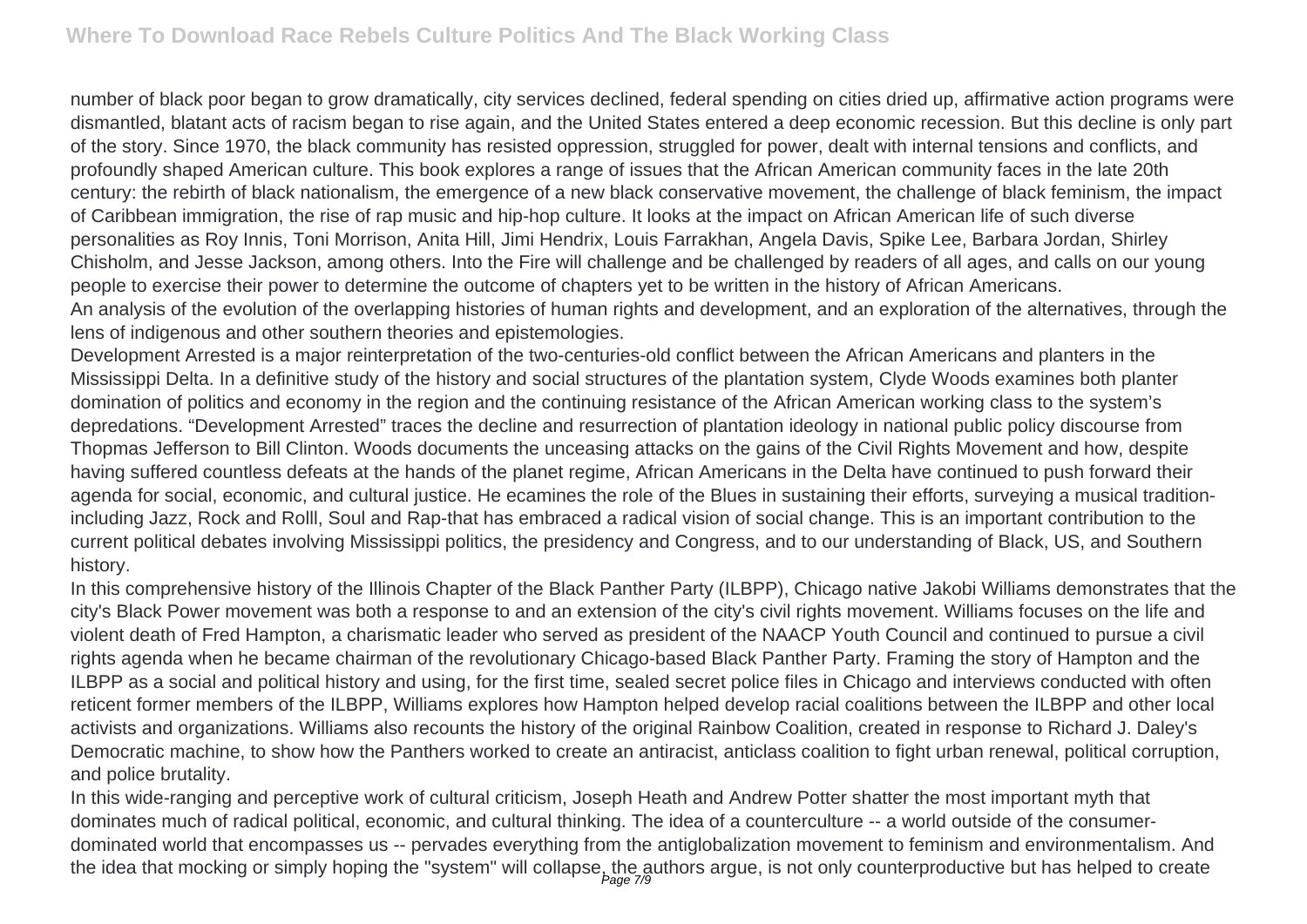the very consumer society radicals oppose. In a lively blend of pop culture, history, and philosophical analysis, Heath and Potter offer a startlingly clear picture of what a concern for social justice might look like without the confusion of the counterculture obsession with being different.

This is the epic story of how African-Americans, in the six decades following slavery, transformed themselves into a political people—an embryonic black nation. As Steven Hahn demonstrates, rural African-Americans were central political actors in the great events of disunion, emancipation, and nation-building. At the same time, Hahn asks us to think in more expansive ways about the nature and boundaries of politics and political practice. Emphasizing the importance of kinship, labor, and networks of communication, A Nation under Our Feet explores the political relations and sensibilities that developed under slavery and shows how they set the stage for grassroots mobilization. Hahn introduces us to local leaders, and shows how political communities were built, defended, and rebuilt. He also identifies the quest for self-governance as an essential goal of black politics across the rural South, from contests for local power during Reconstruction, to emigrationism, biracial electoral alliances, social separatism, and, eventually, migration. Hahn suggests that Garveyism and other popular forms of black nationalism absorbed and elaborated these earlier struggles, thus linking the first generation of migrants to the urban North with those who remained in the South. He offers a new framework—looking out from slavery—to understand twentieth-century forms of black political consciousness as well as emerging battles for civil rights. It is a powerful story, told here for the first time, and one that presents both an inspiring and a troubling perspective on American democracy.

From the Diggers seizing St. George Hill in 1649 to Hacktivists staging virtual sit-ins in the 21st century, from the retributive fantasies of Robin Hoods to those of gangsta rappers, culture has long been used as a political weapon. This expansive and carefully crafted reader brings together many of the classic texts that help to define culture as a tool of resistance. With concise, illuminating introductions throughout, it presents a range of theoretical and historical writings that have influenced contemporary debate, and includes a number of new activist authors published here for the first time. Cultural Resistance Reader is both an invaluable scholarly resource and a tool for political activists. But most importantly it will inspire everyday readers to resist. Many black strategies of daily resistance have been obscured--until now. Race rebels, argues Kelley, have created strategies of resistance, movements, and entire subcultures. Here, for the first time, everyday race rebels are given the historiographical attention they deserve, from the Jim Crow era to the present.

"Thoughts on African Colonization" by William Lloyd Garrison. Published by Good Press. Good Press publishes a wide range of titles that encompasses every genre. From well-known classics & literary fiction and non-fiction to forgotten?or yet undiscovered gems?of world literature, we issue the books that need to be read. Each Good Press edition has been meticulously edited and formatted to boost readability for all e-readers and devices. Our goal is to produce eBooks that are user-friendly and accessible to everyone in a high-quality digital format.

Investigates the appropriation of black popular culture as a symbol of rebellion in postwar Germany